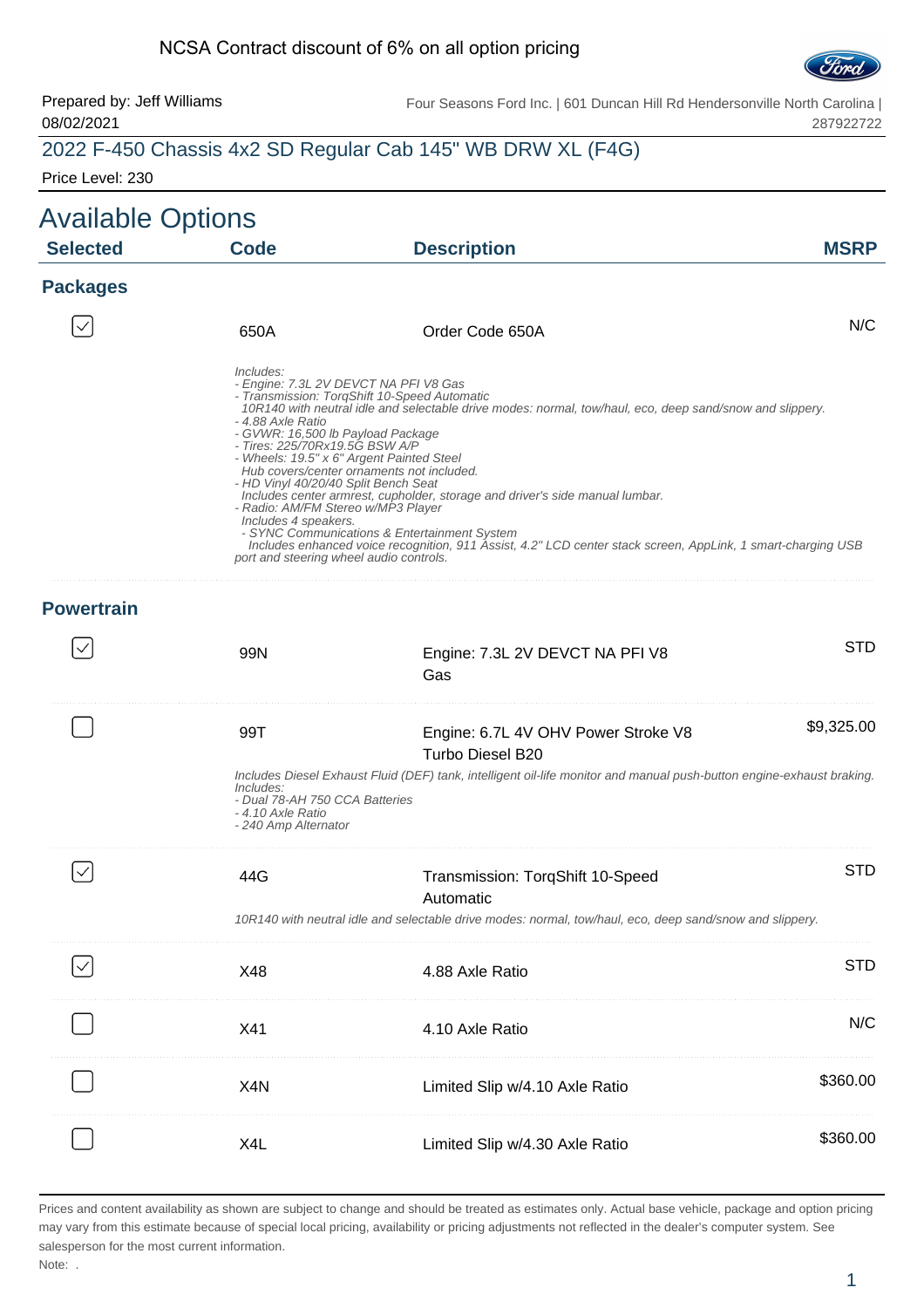

#### 2022 F-450 Chassis 4x2 SD Regular Cab 145" WB DRW XL (F4G)

Price Level: 230

| <b>Selected</b>           | <b>Available Options (cont'd)</b><br><b>Code</b>                                             | <b>Description</b>                                                                                       | <b>MSRP</b>           |
|---------------------------|----------------------------------------------------------------------------------------------|----------------------------------------------------------------------------------------------------------|-----------------------|
|                           | X <sub>8</sub> L                                                                             | Limited Slip w/4.88 Axle Ratio                                                                           | \$360.00              |
|                           | <b>STDGV</b>                                                                                 | GVWR: 16,500 lb Payload Package                                                                          | <b>STD</b>            |
|                           | 68D                                                                                          | GVWR: 15,000 lb Payload Downgrade<br>Package                                                             | N/C                   |
|                           | 68L                                                                                          | GVWR: 16,000 lb Payload Package                                                                          | N/C                   |
| <b>Wheels &amp; Tires</b> |                                                                                              |                                                                                                          |                       |
|                           | <b>TGJ</b>                                                                                   | Tires: 225/70Rx19.5G BSW A/P                                                                             | <b>STD</b>            |
|                           | <b>TGM</b>                                                                                   | Tires: 225/70Rx19.5G BSW Traction<br>Includes 4 traction tires on the rear and 2 A/P tires on the front. | \$190.00              |
| $\checkmark$              | 64Z                                                                                          | Wheels: 19.5" x 6" Argent Painted Steel<br>Hub covers/center ornaments not included.                     | <b>STD</b>            |
|                           | 512<br>Required in Rhode Island.<br>Excludes carrier.<br>Includes:<br>- 6-Ton Hydraulic Jack | Spare Tire, Wheel & Jack                                                                                 | \$350.00              |
|                           | 51D                                                                                          | Spare Tire & Wheel Delete (Regional)<br>- Option Discount                                                | \$0.00<br>$-$ \$85.00 |
|                           |                                                                                              | Only available to pool accounts for sales to Rhode Island.                                               |                       |
|                           | 945<br>Front and rear.                                                                       | Stainless Steel Wheel Covers (Pre-<br>Installed)                                                         | \$410.00              |
|                           |                                                                                              |                                                                                                          |                       |

Prices and content availability as shown are subject to change and should be treated as estimates only. Actual base vehicle, package and option pricing may vary from this estimate because of special local pricing, availability or pricing adjustments not reflected in the dealer's computer system. See salesperson for the most current information. Note: .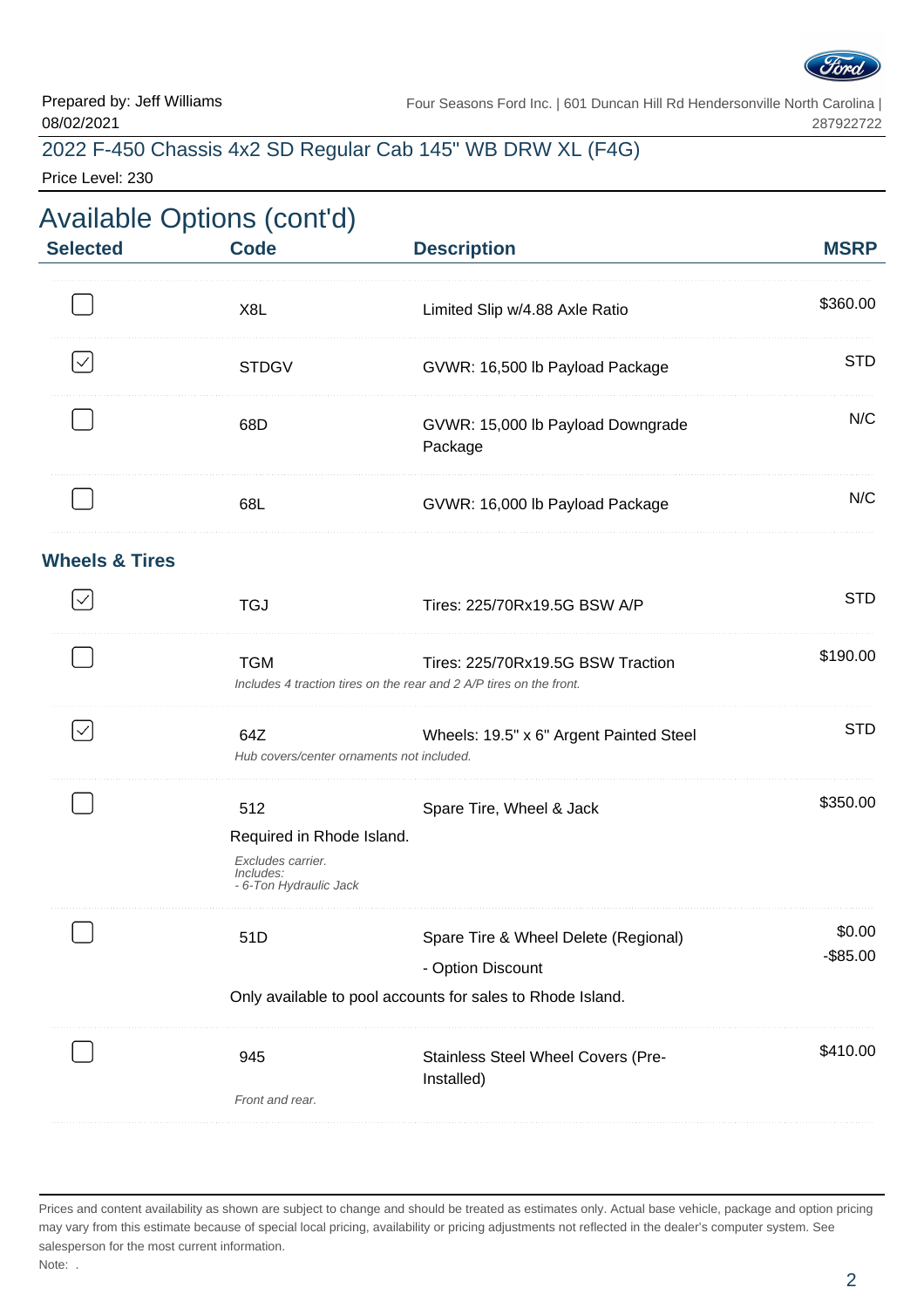

#### 2022 F-450 Chassis 4x2 SD Regular Cab 145" WB DRW XL (F4G)

Price Level: 230

| <b>Available Options (cont'd)</b><br><b>Selected</b> | <b>Code</b>                                | <b>Description</b>                                                                                                 | <b>MSRP</b> |
|------------------------------------------------------|--------------------------------------------|--------------------------------------------------------------------------------------------------------------------|-------------|
| <b>Seats &amp; Seat Trim</b>                         |                                            |                                                                                                                    |             |
|                                                      | A                                          | HD Vinyl 40/20/40 Split Bench Seat<br>Includes center armrest, cupholder, storage and driver's side manual lumbar. | <b>STD</b>  |
|                                                      |                                            | Cloth 40/20/40 Split Bench Seat<br>Includes center armrest, cupholder, storage and driver's side manual lumbar.    | \$100.00    |
|                                                      | Includes driver's side manual lumbar.      | Vinyl 40/Mini-Console/40 Front Seat                                                                                | \$355.00    |
|                                                      | 4<br>Includes driver's side manual lumbar. | Cloth 40/Mini-Console/40 Front Seat                                                                                | \$515.00    |
| <b>Other Options</b>                                 |                                            |                                                                                                                    |             |
|                                                      | <b>PAINT</b>                               | Monotone Paint Application                                                                                         | <b>STD</b>  |
|                                                      | 145WB                                      | 145" Wheelbase                                                                                                     | <b>STD</b>  |

| <b>STDRD</b>                                                                                      | Radio: AM/FM Stereo w/MP3 Player                                                                                                                                                                                                           | STD      |
|---------------------------------------------------------------------------------------------------|--------------------------------------------------------------------------------------------------------------------------------------------------------------------------------------------------------------------------------------------|----------|
| Includes 4 speakers.<br>Includes:                                                                 |                                                                                                                                                                                                                                            |          |
| - SYNC Communications & Entertainment System<br>and steering wheel audio controls.                | Includes enhanced voice recognition, 911 Assist, 4.2" LCD center stack screen, AppLink, 1 smart-charging USB port                                                                                                                          |          |
| 531                                                                                               | <b>Trailer Tow Package</b>                                                                                                                                                                                                                 | \$45.00  |
| required equipment, axle ratios and model availability.                                           | Includes aftermarket trailer brake wiring kit. Trailer brake controller not included. Note: Salespersons source book or<br>Ford RV trailer towing guide should be consulted for specific trailer towing or camper limits and corresponding |          |
| 96V                                                                                               | <b>XL Value Package</b>                                                                                                                                                                                                                    | \$395.00 |
| Includes:<br>- XL Decor Group<br>- Chrome Front Bumper<br>- Steering Wheel-Mounted Cruise Control |                                                                                                                                                                                                                                            |          |
| 901                                                                                               | <b>Power Equipment Group</b>                                                                                                                                                                                                               | \$915.00 |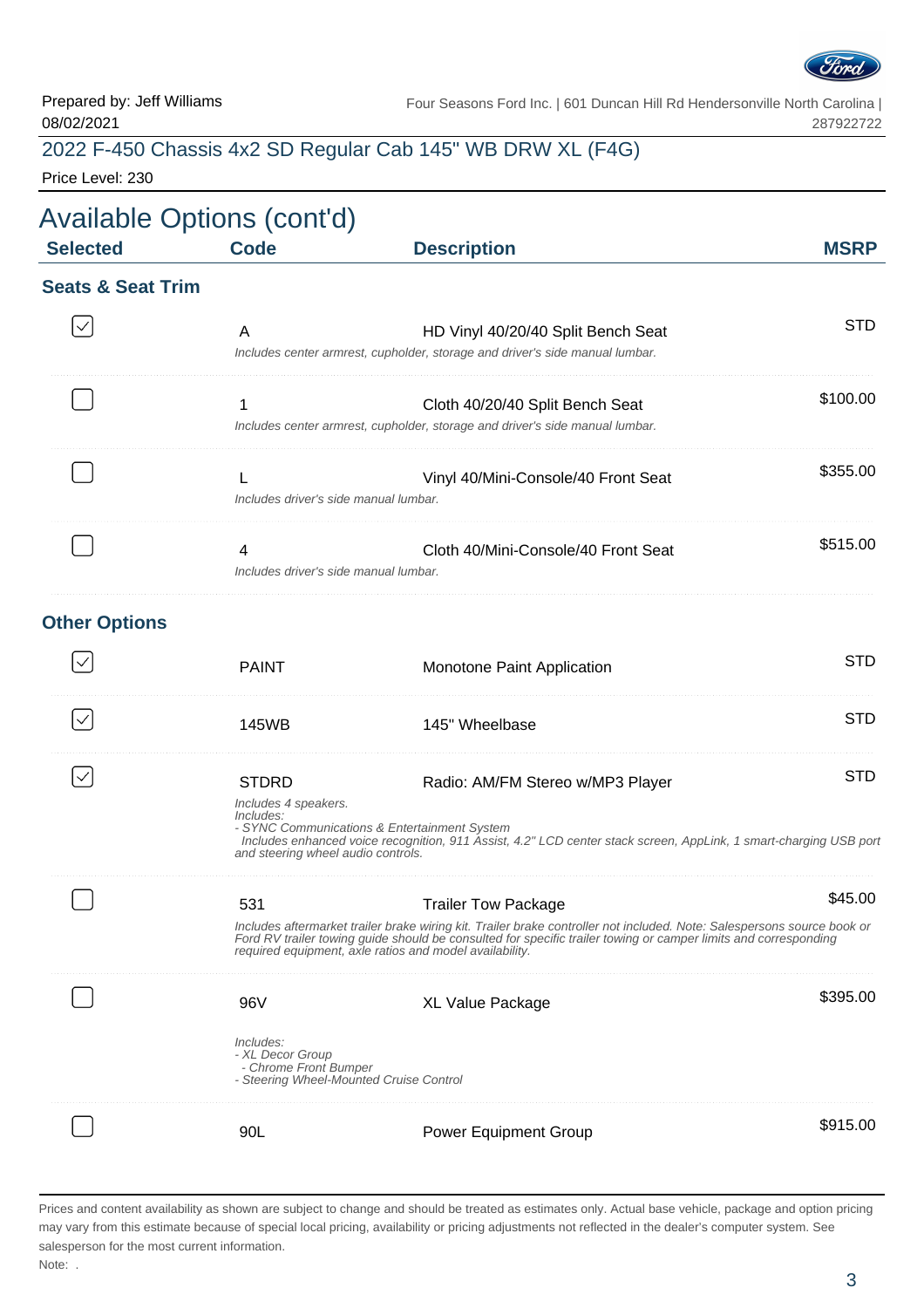

## 2022 F-450 Chassis 4x2 SD Regular Cab 145" WB DRW XL (F4G)

Price Level: 230

| <b>Selected</b> | <b>Code</b>                                   | <b>Description</b>                                                                                                                                                                                                                                                                                                                                                                                                                                                                                                                | <b>MSRP</b> |
|-----------------|-----------------------------------------------|-----------------------------------------------------------------------------------------------------------------------------------------------------------------------------------------------------------------------------------------------------------------------------------------------------------------------------------------------------------------------------------------------------------------------------------------------------------------------------------------------------------------------------------|-------------|
|                 |                                               |                                                                                                                                                                                                                                                                                                                                                                                                                                                                                                                                   |             |
|                 | Includes:                                     | Deletes passenger side lock cylinder. Includes upgraded door-trim panel.                                                                                                                                                                                                                                                                                                                                                                                                                                                          |             |
|                 | - Accessory Delay<br>- Advanced Security Pack |                                                                                                                                                                                                                                                                                                                                                                                                                                                                                                                                   |             |
|                 |                                               | Includes SecuriLock Passive Anti-Theft System (PATS) and inclination/intrusion sensors.<br>- Folding Trailer Tow Mirrors w/Power Heated Glass                                                                                                                                                                                                                                                                                                                                                                                     |             |
|                 |                                               | Includes manual telescoping, heated convex spotter mirror and integrated clearance lamps/turn signals.                                                                                                                                                                                                                                                                                                                                                                                                                            |             |
|                 | - MyKey<br>Includes owner controls feature.   |                                                                                                                                                                                                                                                                                                                                                                                                                                                                                                                                   |             |
|                 | - Power Front Side Windows                    |                                                                                                                                                                                                                                                                                                                                                                                                                                                                                                                                   |             |
|                 | - Power Locks                                 | Includes 1-touch up/down driver/passenger window.                                                                                                                                                                                                                                                                                                                                                                                                                                                                                 |             |
|                 | - Remote Keyless Entry                        |                                                                                                                                                                                                                                                                                                                                                                                                                                                                                                                                   |             |
|                 | 67H                                           | <b>Heavy-Service Front Suspension</b>                                                                                                                                                                                                                                                                                                                                                                                                                                                                                             | \$125.00    |
|                 |                                               | Package                                                                                                                                                                                                                                                                                                                                                                                                                                                                                                                           |             |
|                 |                                               | Includes pre-selected heavy-service front springs (see Order Guide Supplemental Reference for springs/FGAWR of                                                                                                                                                                                                                                                                                                                                                                                                                    |             |
|                 | with the addition of this package.            | specific vehicle configurations). Recommended only on vehicles which will permanently utilize aftermarket equipment<br>such as heavy-duty winches, brush guards or other apparatus which loads the front axle to the specified Gross Axle<br>Weight Rating (GAWR). Note 1: May result in a deterioration of ride quality. Note 2: Vehicle ride height will increase                                                                                                                                                               |             |
|                 |                                               |                                                                                                                                                                                                                                                                                                                                                                                                                                                                                                                                   | \$125.00    |
|                 | 67X                                           | <b>Extra Heavy-Service Suspension</b>                                                                                                                                                                                                                                                                                                                                                                                                                                                                                             |             |
|                 |                                               | Package                                                                                                                                                                                                                                                                                                                                                                                                                                                                                                                           |             |
|                 |                                               | Includes pre-selected extra heavy-service front springs (see Order Guide Supplemental Reference for<br>springs/FGAWR of specific vehicle configurations). Recommended only on vehicles which will permanently utilize<br>aftermarket equipment such as heavy-duty winches, brush guards or other apparatus which loads the front axle to the<br>specified Gross Axle Weight Rating (GAWR). Note 1: May result in a deterioration of ride quality. Note 2: Vehicle ride<br>height will increase with the addition of this package. |             |
|                 | 67P                                           | Extra Heavy-Duty Front End                                                                                                                                                                                                                                                                                                                                                                                                                                                                                                        | \$285.00    |
|                 |                                               | Suspension - 7,500 GAWR                                                                                                                                                                                                                                                                                                                                                                                                                                                                                                           |             |
|                 |                                               | Includes upgraded front axle and max 7,500 lbs. Front springs/GAWR rating for configuration selected. Incomplete<br>vehicle package - requires further manufacture and certification by a final stage manufacturer.                                                                                                                                                                                                                                                                                                               |             |
|                 | 473                                           | Snow Plow Prep Package                                                                                                                                                                                                                                                                                                                                                                                                                                                                                                            | \$250.00    |
|                 |                                               | Includes pre-selected springs (see order guide supplemental reference for springs/FGAWR of specific vehicle                                                                                                                                                                                                                                                                                                                                                                                                                       |             |
|                 |                                               | contigurations). Note 1: Restrictions apply; see supplemental reference or body builders layout book for details. Note<br>2: Also allows for the attachment of a winch. Note 3: Highly recommended to add (86M) dual battery on 7.3L gas<br>engines. Adding (67B) 397 amp alternators for diesel engine is highly recommended for max output.                                                                                                                                                                                     |             |
|                 | 535                                           | <b>High Capacity Trailer Tow Package</b>                                                                                                                                                                                                                                                                                                                                                                                                                                                                                          | \$580.00    |
|                 |                                               |                                                                                                                                                                                                                                                                                                                                                                                                                                                                                                                                   |             |
|                 | 86S                                           | Low Deflection Package                                                                                                                                                                                                                                                                                                                                                                                                                                                                                                            | \$110.00    |
|                 |                                               | Includes 2-inch spacer blocks. Recommended for rear-biased loading, such as wrecker/retriever applications.                                                                                                                                                                                                                                                                                                                                                                                                                       |             |
|                 |                                               |                                                                                                                                                                                                                                                                                                                                                                                                                                                                                                                                   |             |
|                 | 98G                                           | <b>CNG/Propane Gaseous Engine Prep</b><br>Package                                                                                                                                                                                                                                                                                                                                                                                                                                                                                 | \$315.00    |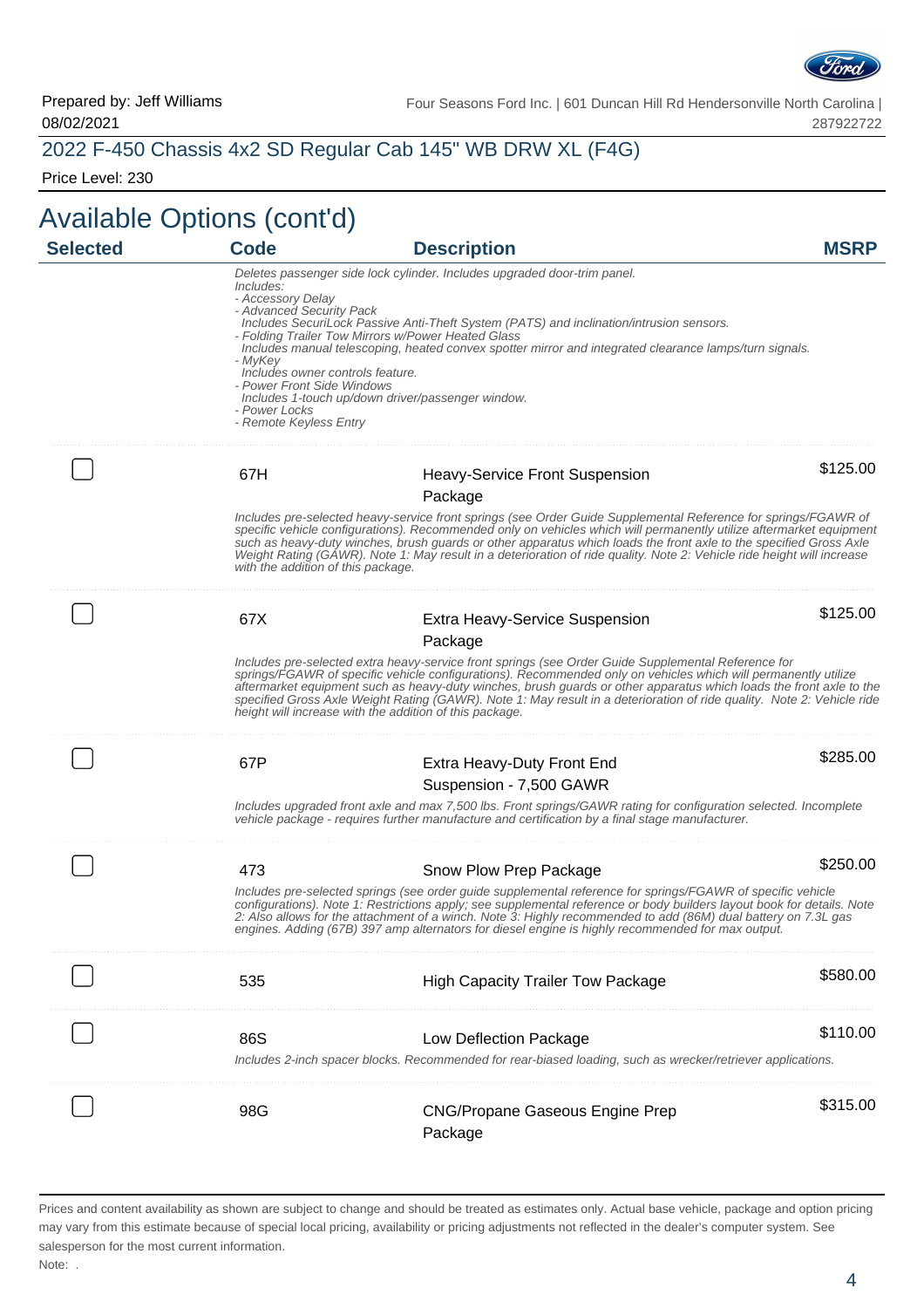

#### 2022 F-450 Chassis 4x2 SD Regular Cab 145" WB DRW XL (F4G)

Price Level: 230

# Available Options (cont'd)

| <b>Selected</b> | <b>Code</b>                               | <b>Description</b>                                                                                                                                                                                                                                                                                                                                                                                                                                                                                                                                                                                                                                                                                                                                                                                                                                                                                                                                                                                                                                                                                                                                                       | <b>MSRP</b> |
|-----------------|-------------------------------------------|--------------------------------------------------------------------------------------------------------------------------------------------------------------------------------------------------------------------------------------------------------------------------------------------------------------------------------------------------------------------------------------------------------------------------------------------------------------------------------------------------------------------------------------------------------------------------------------------------------------------------------------------------------------------------------------------------------------------------------------------------------------------------------------------------------------------------------------------------------------------------------------------------------------------------------------------------------------------------------------------------------------------------------------------------------------------------------------------------------------------------------------------------------------------------|-------------|
|                 |                                           | Includes hardened engine intake valves and valve seats. Note: This package does not include CNG/propane fuel<br>tanks, lines, etc. Vehicle will be equipped with the standard factory gasoline fuel system. Additional equipment<br>combined with certified calibration reflash is required, from an external upfitter, to convert the vehicle to a<br>CNG/propane fueled vehicle. See Alternative Fuel Buyers Guide: www.ford.com/altfuelbuyersguide. Ford Motor<br>Company does not provide an exhaust or evaporative emissions certificate with this option when converted to use<br>CNG or propane fuel. Ford does not represent that a vehicle converted to use CNG or propane will comply with all<br>applicable U.S. or Canadian safety standards. It is the responsibility of the final stage manufacturer (body-builder,<br>installer, alterer or subsequent stage manufacturer) to determine that any vehicle converted to use CNG or propane<br>complies with U.S. federal, California or Canadian exhaust and evaporative emission requirements, federal fuel<br>economy standards, U.S. and Canadian safety standards, labeling and any other requirements. |             |
|                 | 474                                       | Wrecker Package                                                                                                                                                                                                                                                                                                                                                                                                                                                                                                                                                                                                                                                                                                                                                                                                                                                                                                                                                                                                                                                                                                                                                          | \$300.00    |
|                 |                                           | Includes 7K front springs, 19.5K rear springs and 2" rear spacer block. Note 1: May result in a deterioration of ride<br>quality. Note 2: Vehicle ride height will increase with the addition of this package.                                                                                                                                                                                                                                                                                                                                                                                                                                                                                                                                                                                                                                                                                                                                                                                                                                                                                                                                                           |             |
|                 | 63C                                       | Aft-Axle Frame Extension Pack                                                                                                                                                                                                                                                                                                                                                                                                                                                                                                                                                                                                                                                                                                                                                                                                                                                                                                                                                                                                                                                                                                                                            | \$115.00    |
|                 |                                           | 42.4" aft-of-axle frame extension increases AF dimension to 89.4"                                                                                                                                                                                                                                                                                                                                                                                                                                                                                                                                                                                                                                                                                                                                                                                                                                                                                                                                                                                                                                                                                                        |             |
|                 | 41H                                       | <b>Engine Block Heater</b>                                                                                                                                                                                                                                                                                                                                                                                                                                                                                                                                                                                                                                                                                                                                                                                                                                                                                                                                                                                                                                                                                                                                               | \$100.00    |
|                 | 61J                                       | 6-Ton Hydraulic Jack                                                                                                                                                                                                                                                                                                                                                                                                                                                                                                                                                                                                                                                                                                                                                                                                                                                                                                                                                                                                                                                                                                                                                     | \$55.00     |
|                 | Required in Rhode Island.                 |                                                                                                                                                                                                                                                                                                                                                                                                                                                                                                                                                                                                                                                                                                                                                                                                                                                                                                                                                                                                                                                                                                                                                                          |             |
|                 | 61J                                       | 6-Ton Hydraulic Jack (Regional)                                                                                                                                                                                                                                                                                                                                                                                                                                                                                                                                                                                                                                                                                                                                                                                                                                                                                                                                                                                                                                                                                                                                          | N/C         |
|                 | Standard in Rhode Island.                 |                                                                                                                                                                                                                                                                                                                                                                                                                                                                                                                                                                                                                                                                                                                                                                                                                                                                                                                                                                                                                                                                                                                                                                          |             |
|                 | 62R                                       | <b>Transmission Power Take-Off Provision</b>                                                                                                                                                                                                                                                                                                                                                                                                                                                                                                                                                                                                                                                                                                                                                                                                                                                                                                                                                                                                                                                                                                                             | Variable    |
|                 | Includes mobile and stationary PTO modes. |                                                                                                                                                                                                                                                                                                                                                                                                                                                                                                                                                                                                                                                                                                                                                                                                                                                                                                                                                                                                                                                                                                                                                                          |             |
|                 | 86A                                       | Programmable Engine Idle Shutdown -                                                                                                                                                                                                                                                                                                                                                                                                                                                                                                                                                                                                                                                                                                                                                                                                                                                                                                                                                                                                                                                                                                                                      | \$250.00    |
|                 |                                           | 5 Minute                                                                                                                                                                                                                                                                                                                                                                                                                                                                                                                                                                                                                                                                                                                                                                                                                                                                                                                                                                                                                                                                                                                                                                 |             |
|                 | 86B                                       | Programmable Engine Idle Shutdown -                                                                                                                                                                                                                                                                                                                                                                                                                                                                                                                                                                                                                                                                                                                                                                                                                                                                                                                                                                                                                                                                                                                                      | \$250.00    |
|                 |                                           | 10 Minute                                                                                                                                                                                                                                                                                                                                                                                                                                                                                                                                                                                                                                                                                                                                                                                                                                                                                                                                                                                                                                                                                                                                                                |             |
|                 | 86C                                       | Programmable Engine Idle Shutdown -                                                                                                                                                                                                                                                                                                                                                                                                                                                                                                                                                                                                                                                                                                                                                                                                                                                                                                                                                                                                                                                                                                                                      | \$250.00    |
|                 |                                           | 15 Minute                                                                                                                                                                                                                                                                                                                                                                                                                                                                                                                                                                                                                                                                                                                                                                                                                                                                                                                                                                                                                                                                                                                                                                |             |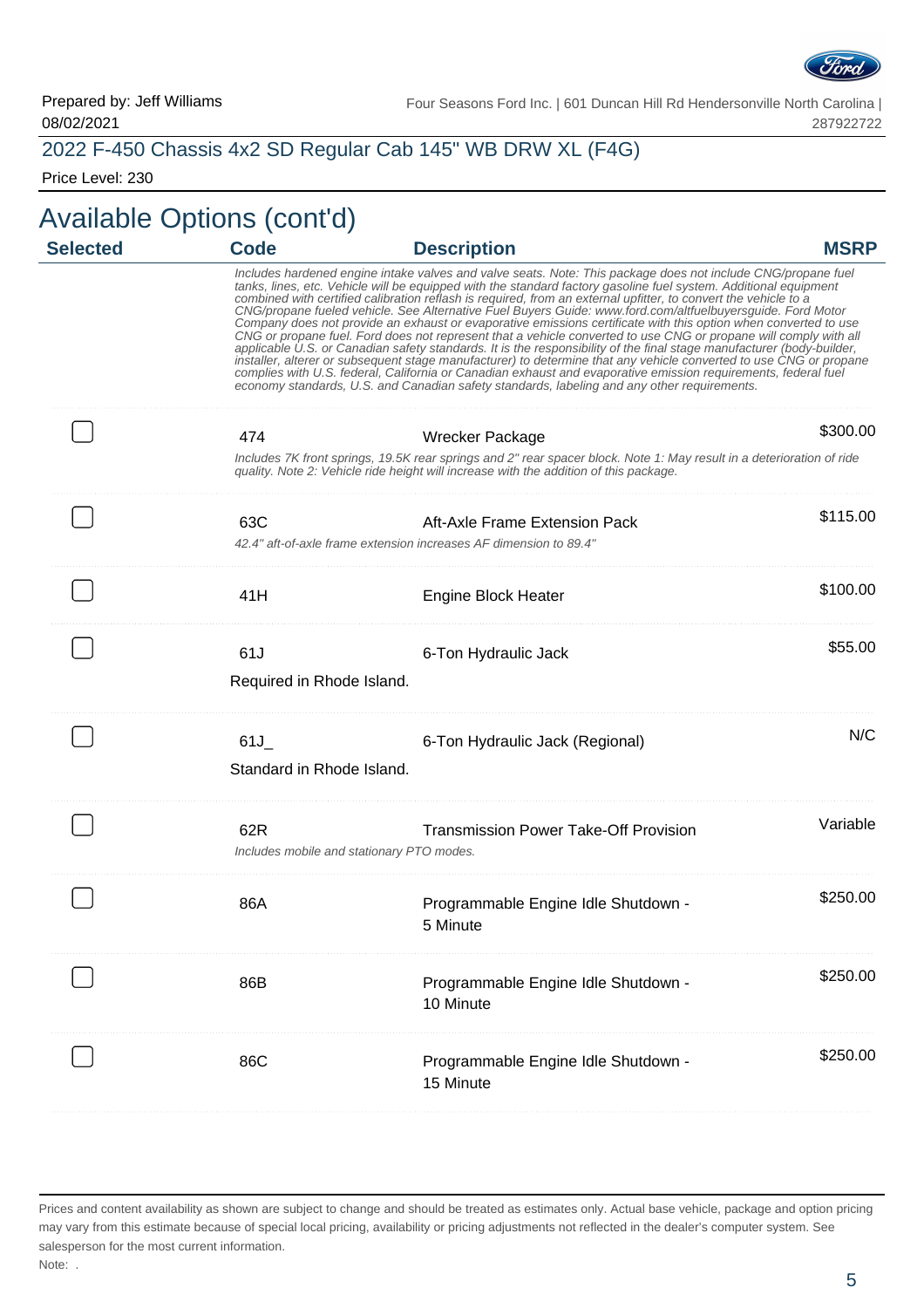

#### 2022 F-450 Chassis 4x2 SD Regular Cab 145" WB DRW XL (F4G)

Price Level: 230

## Available Options (cont'd) **Selected Code Description MSRP** \$250.00 86D Programmable Engine Idle Shutdown -20 Minute 98R **Operator Commanded Regeneration** \$250.00 86M Dual 78 AH Battery **Variable** 18A Cupfitter Interface Module **\$295.00** 67A 332 Amp Alternators N/C 67B 397 Amp Alternators \$115.00 . . . . . . . . . . . . . . . . 65M 26.5 Gallon Mid Ship Fuel Tank \$125.00 Removes 40 gallon fuel tank. 65C Dual Diesel Fuel Tanks \$625.00 Combines 40 gallon aft-of-axle and 26.5 gallon mid ship tank. 54L **Folding Trailer Tow Mirrors** 645.00 102" width. Includes manual telescoping power/heated glass, heated convex spotter mirror and integrated clearance lamps/turn signals. Includes: - Utility Lighting System Includes LED side-mirror spotlights. . . . . . . . . . . . . . . . . 63A **Utility Lighting System 63A** \$160.00 Includes LED side-mirror spotlights. 52B Trailer Brake Controller **\$270.00** Includes smart trailer tow connector. Verified to be compatible with electronic actuated drum brakes only. 18B **Platform Running Boards 18B** \$320.00 . . . . . . . . . . . . . . . 60C Audible Lane Departure Warning \$115.00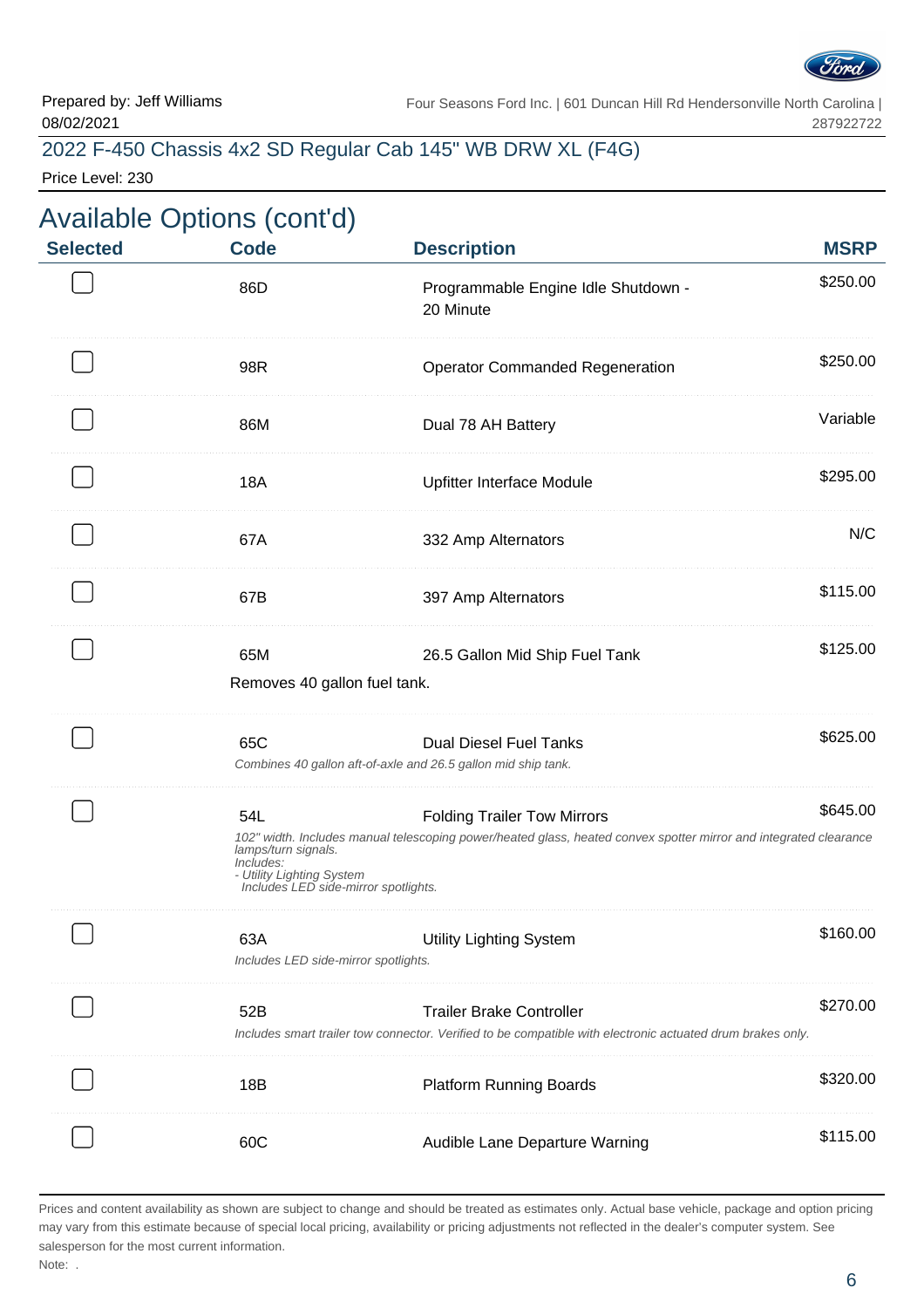

#### 2022 F-450 Chassis 4x2 SD Regular Cab 145" WB DRW XL (F4G)

Price Level: 230

|                 | <b>Available Options (cont'd)</b>         |                                                                                                                                                                                                                                                                                                                                                                                                                                                                                                                                                                                                                                                                                                                                             |             |
|-----------------|-------------------------------------------|---------------------------------------------------------------------------------------------------------------------------------------------------------------------------------------------------------------------------------------------------------------------------------------------------------------------------------------------------------------------------------------------------------------------------------------------------------------------------------------------------------------------------------------------------------------------------------------------------------------------------------------------------------------------------------------------------------------------------------------------|-------------|
| <b>Selected</b> | <b>Code</b>                               | <b>Description</b>                                                                                                                                                                                                                                                                                                                                                                                                                                                                                                                                                                                                                                                                                                                          | <b>MSRP</b> |
|                 | 94P                                       | <b>Pre-Collision Assist</b><br>Includes Automatic Emergency Braking (AEB), automatic high beam and forward collision warning.                                                                                                                                                                                                                                                                                                                                                                                                                                                                                                                                                                                                               | \$115.00    |
|                 | 59H                                       | Center High-Mounted Stop Lamp<br>(CHMSL)                                                                                                                                                                                                                                                                                                                                                                                                                                                                                                                                                                                                                                                                                                    | N/C         |
|                 | 872                                       | Rear View Camera & Prep Kit<br>Pre-installed content includes cab wiring and frame wiring to the rear most cross member. Upfitters kit includes<br>camera with mounting bracket, 20' jumper wire and camera mounting/aiming instructions.                                                                                                                                                                                                                                                                                                                                                                                                                                                                                                   | \$415.00    |
|                 | 153                                       | <b>Front License Plate Bracket</b><br>Standard in states requiring 2 license plates and optional to all others.                                                                                                                                                                                                                                                                                                                                                                                                                                                                                                                                                                                                                             | N/C         |
|                 | 43B                                       | Fixed Rear-Window w/Defrost                                                                                                                                                                                                                                                                                                                                                                                                                                                                                                                                                                                                                                                                                                                 | \$60.00     |
|                 | 924                                       | <b>Privacy Glass</b>                                                                                                                                                                                                                                                                                                                                                                                                                                                                                                                                                                                                                                                                                                                        | N/C         |
|                 | 41A<br>Includes:<br>- 397 Amp Alternators | Rapid-Heat Supplemental Cab Heater                                                                                                                                                                                                                                                                                                                                                                                                                                                                                                                                                                                                                                                                                                          | \$250.00    |
|                 | 43C                                       | 110V/400W Outlet                                                                                                                                                                                                                                                                                                                                                                                                                                                                                                                                                                                                                                                                                                                            | \$175.00    |
|                 | 76S                                       | <b>Remote Start System</b>                                                                                                                                                                                                                                                                                                                                                                                                                                                                                                                                                                                                                                                                                                                  | \$250.00    |
|                 | 39S                                       | Sirius XM Radio<br>Includes 1 I/P mounted center speaker and a 3-month prepaid subscription. Service is not available in Alaska and<br>Hawaii. Subscriptions to all SiriusXM services are sold by SiriusXM after trial period. If you decide to continue service<br>after your trial, the subscription plan you choose will automatically renew thereafter and you will be charged according<br>to your chosen payment method at then-current rates. Fees and taxes apply. To cancel you must call SiriusXM at 1-<br>866-635-2349. See SiriusXM customer agreement for complete terms at www.siriusxm.com. All fees and<br>programming subject to change. Sirius, XM and all related marks and logos are trademarks of Sirius XM Radio Inc. | \$185.00    |
|                 | 87H                                       | <b>Black Molded Hood Deflector (Pre-</b><br>Installed)                                                                                                                                                                                                                                                                                                                                                                                                                                                                                                                                                                                                                                                                                      | \$130.00    |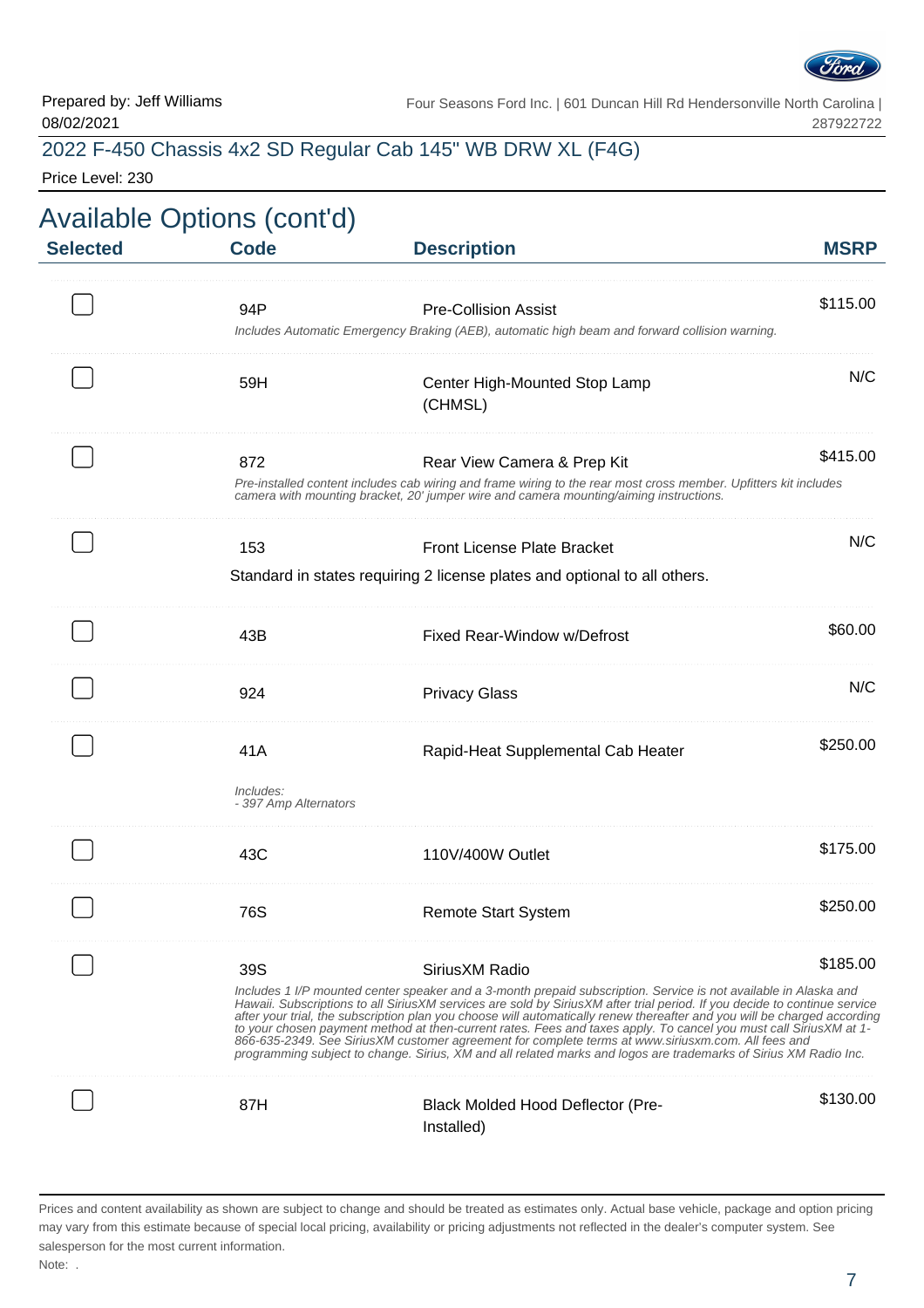

#### 2022 F-450 Chassis 4x2 SD Regular Cab 145" WB DRW XL (F4G)

Price Level: 230

## Available Options (cont'd) **Selected Code Description MSRP** 76C Exterior Backup Alarm (Pre-Installed) \$140.00 . . . . . . . . . . . . . . . . \$675.00 91S Amber 360-Degree Dual Beacon LED Warning Strobes Pre-installed. \$725.00 91G **Amber-Wht 360-Deg Dual Beacon LED** Warning Strobes Pre-installed. 61L Front Wheel Well Liners (Pre-Installed) \$180.00 79V COV Required **N/A** C09 Priced DORA N/C **Fleet Options** 47A Ambulance Prep Package (LPO) \$1,205.00 Requires valid FIN code. Includes upgraded front springs/GAWR rating, please see supplemental order guide, or visit fordbbas.com for complete details. Incomplete vehicle package - requires further manufacture and certification by a final stage

manufacturer. Ford vehicles are suitable for producing ambulances only if equipped with the Ford Ambulance Prep Package. In addition, Ford urges ambulance manufacturers to follow the recommendations of the Ford Incomplete Vehicle Manual and the Ford Truck Body Builders Layout Book (and pertinent supplements). Using a Ford vehicle without the Ford Ambulance Prep Package to produce an ambulance voids the Ford warranty. Note: Stationary Elevated Idle Control (SEIC) has been integrated into the engine control module. Includes:

- 397 Amp Alternators

#### 47L Ambulance Prep Pkg w/Special Emissions (LPO)

Requires valid FIN code.

\$1,205.00

Prices and content availability as shown are subject to change and should be treated as estimates only. Actual base vehicle, package and option pricing may vary from this estimate because of special local pricing, availability or pricing adjustments not reflected in the dealer's computer system. See salesperson for the most current information. Note: .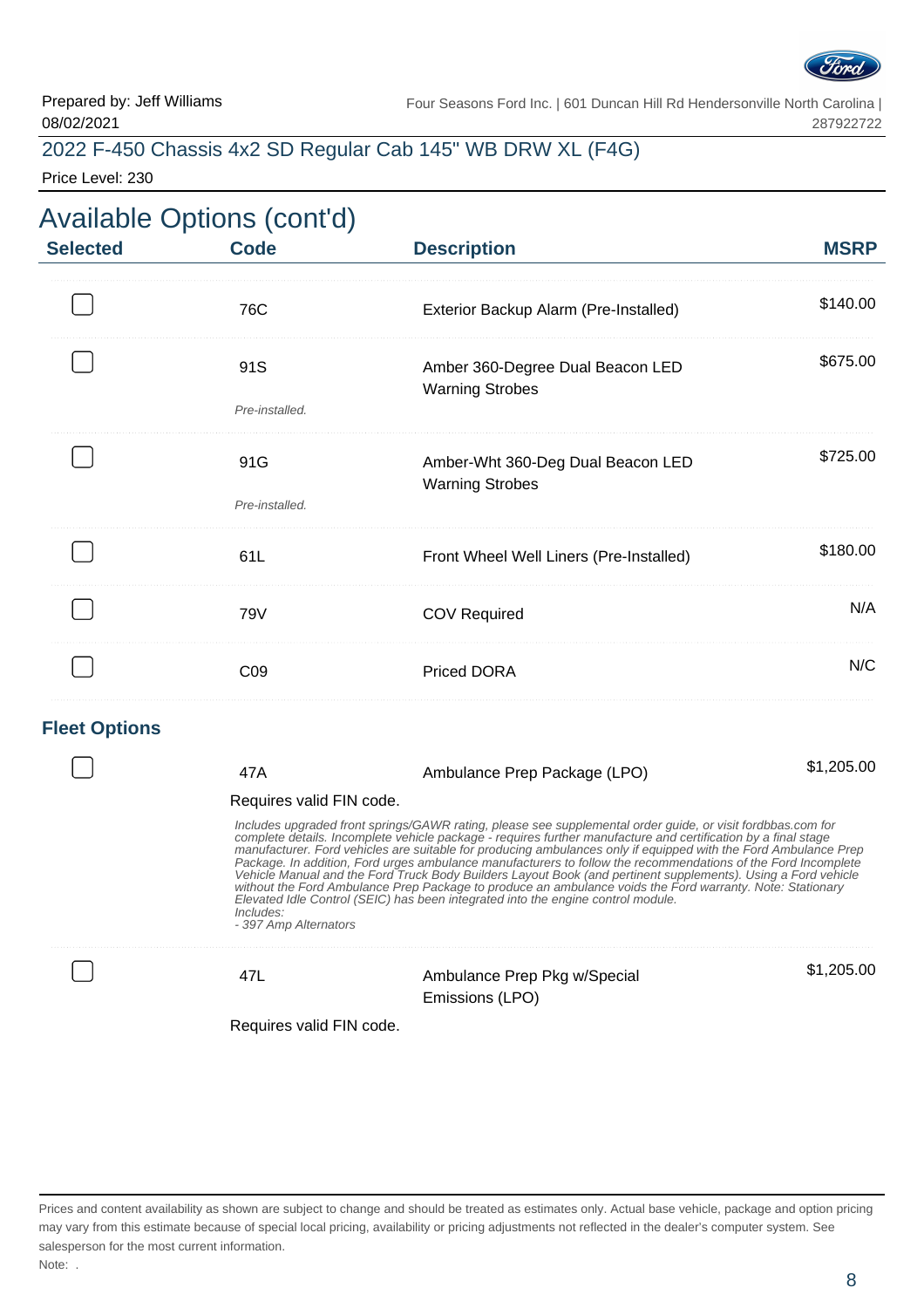

#### 2022 F-450 Chassis 4x2 SD Regular Cab 145" WB DRW XL (F4G)

Price Level: 230

# Available Options (cont'd)

| <b>Selected</b> | <b>Code</b>                                                             | <b>Description</b>                                                                                                                                                                                                                                                                                                                                                                                                                                                                                                                                                                                                                                                                                                                                                                                                                                                                                                                                                                                                                                                                                                                                                                                                                                                                                                                                                                                           | <b>MSRP</b> |
|-----------------|-------------------------------------------------------------------------|--------------------------------------------------------------------------------------------------------------------------------------------------------------------------------------------------------------------------------------------------------------------------------------------------------------------------------------------------------------------------------------------------------------------------------------------------------------------------------------------------------------------------------------------------------------------------------------------------------------------------------------------------------------------------------------------------------------------------------------------------------------------------------------------------------------------------------------------------------------------------------------------------------------------------------------------------------------------------------------------------------------------------------------------------------------------------------------------------------------------------------------------------------------------------------------------------------------------------------------------------------------------------------------------------------------------------------------------------------------------------------------------------------------|-------------|
|                 | Includes:<br>- 397 Amp Alternators<br>- Operator Commanded Regeneration | Includes upgraded front springs/GAWR rating, please see supplemental order guide, or visit fordbbas.com for<br>complete details. Incomplete vehicle package - requires further manufacture and certification by a final stage<br>manufacturer. Ford vehicles are suitable for producing ambulances with special emissions only if equipped with the<br>Ford Ambulance Prep Package with EPA Special Emergency Vehicle Emissions. In addition, Ford urges ambulance<br>manufacturers to follow the recommendations of the Ford Incomplete Vehicle Manual and the Ford Truck Body<br>Builders Layout Book (and pertinent supplements). Using a Ford vehicle without the Ford Ambulance Package with<br>EPA Special Emergency Vehicle Emissions to produce an ambulance with special emissions voids the Ford warranty.<br>NOTE 1: Stationary Elevated Idle Control (SEIC) has been integrated into the engine control module. NOTE 2:<br>Engine calibration significantly reduces the possibility of depower mode when in stationary PTO operation. NOTE 3:<br>Operator commanded regen allowed down to 30% of DPF filter full, instead of 100%. NOTE 4: Must meet the<br>definition of an emergency vehicle, an ambulance or fire truck per 40 CFR 86.1803.01 in the federal register. NOTE 5:<br>California Code of Regulations allows for the sale of federally certified emergency vehicles in California. |             |
|                 | 47J                                                                     | Fire/Rescue Prep Pkg w/EPA Special                                                                                                                                                                                                                                                                                                                                                                                                                                                                                                                                                                                                                                                                                                                                                                                                                                                                                                                                                                                                                                                                                                                                                                                                                                                                                                                                                                           | \$1,205.00  |
|                 |                                                                         | Emissions (LPO)                                                                                                                                                                                                                                                                                                                                                                                                                                                                                                                                                                                                                                                                                                                                                                                                                                                                                                                                                                                                                                                                                                                                                                                                                                                                                                                                                                                              |             |
|                 | Requires valid FIN code.                                                |                                                                                                                                                                                                                                                                                                                                                                                                                                                                                                                                                                                                                                                                                                                                                                                                                                                                                                                                                                                                                                                                                                                                                                                                                                                                                                                                                                                                              |             |
|                 | Includes:<br>- 397 Amp Alternators<br>- Operator Commanded Regeneration | Includes upgraded front springs/GAWR rating, please see supplemental order guide, or visit fordbbas.com for<br>complete details. Incomplete vehicle package - requires further manufacture and certification by a final stage<br>manufacturer. Ford urges Fire/Rescue vehicle manufacturers to follow the recommendations of the Ford Incomplete<br>Vehicle Manual and the Ford Truck Body Builders Layout Book (and pertinent supplements). Note 1: Stationary<br>Elevated Idle Control (SEIC) has been integrated into the engine control module. Note 2: Engine calibration<br>significantly reduces the possibility of depower mode when in stationary PTO operation. Note 3: Operator<br>commanded regen allowed down to 30% of DPF filter full, instead of 100%. Note 4: Must meet the definition of an<br>emergency vehicle, an Ambulance or Fire Truck per 40 CFR 86.1803.01 in the federal register. Note 5: California<br>Code of Regulations allows for the sale of federally certified emergency vehicles in California.                                                                                                                                                                                                                                                                                                                                                                         |             |
|                 | 525<br>Requires valid FIN code.                                         | <b>Steering Wheel-Mounted Cruise</b><br>Control (LPO)                                                                                                                                                                                                                                                                                                                                                                                                                                                                                                                                                                                                                                                                                                                                                                                                                                                                                                                                                                                                                                                                                                                                                                                                                                                                                                                                                        | \$235.00    |
|                 |                                                                         |                                                                                                                                                                                                                                                                                                                                                                                                                                                                                                                                                                                                                                                                                                                                                                                                                                                                                                                                                                                                                                                                                                                                                                                                                                                                                                                                                                                                              |             |
|                 | 525                                                                     | <b>Steering Wheel-Mounted Cruise</b><br>Control                                                                                                                                                                                                                                                                                                                                                                                                                                                                                                                                                                                                                                                                                                                                                                                                                                                                                                                                                                                                                                                                                                                                                                                                                                                                                                                                                              | N/C         |
|                 | 942<br>Requires valid FIN code.                                         | Daytime Running Lamps (DRL) (LPO)                                                                                                                                                                                                                                                                                                                                                                                                                                                                                                                                                                                                                                                                                                                                                                                                                                                                                                                                                                                                                                                                                                                                                                                                                                                                                                                                                                            | \$45.00     |
|                 | cluster controllable.                                                   | The non-controllable 942 Daytime Running Lamps (DRL) replace the standard Daytime Running Lamps (DRL) on/off                                                                                                                                                                                                                                                                                                                                                                                                                                                                                                                                                                                                                                                                                                                                                                                                                                                                                                                                                                                                                                                                                                                                                                                                                                                                                                 |             |
|                 | 926                                                                     | Speed Limitation - 65-MPH Governed<br>Top Speed (LPO)                                                                                                                                                                                                                                                                                                                                                                                                                                                                                                                                                                                                                                                                                                                                                                                                                                                                                                                                                                                                                                                                                                                                                                                                                                                                                                                                                        | \$80.00     |
|                 | Requires valid FIN code.                                                |                                                                                                                                                                                                                                                                                                                                                                                                                                                                                                                                                                                                                                                                                                                                                                                                                                                                                                                                                                                                                                                                                                                                                                                                                                                                                                                                                                                                              |             |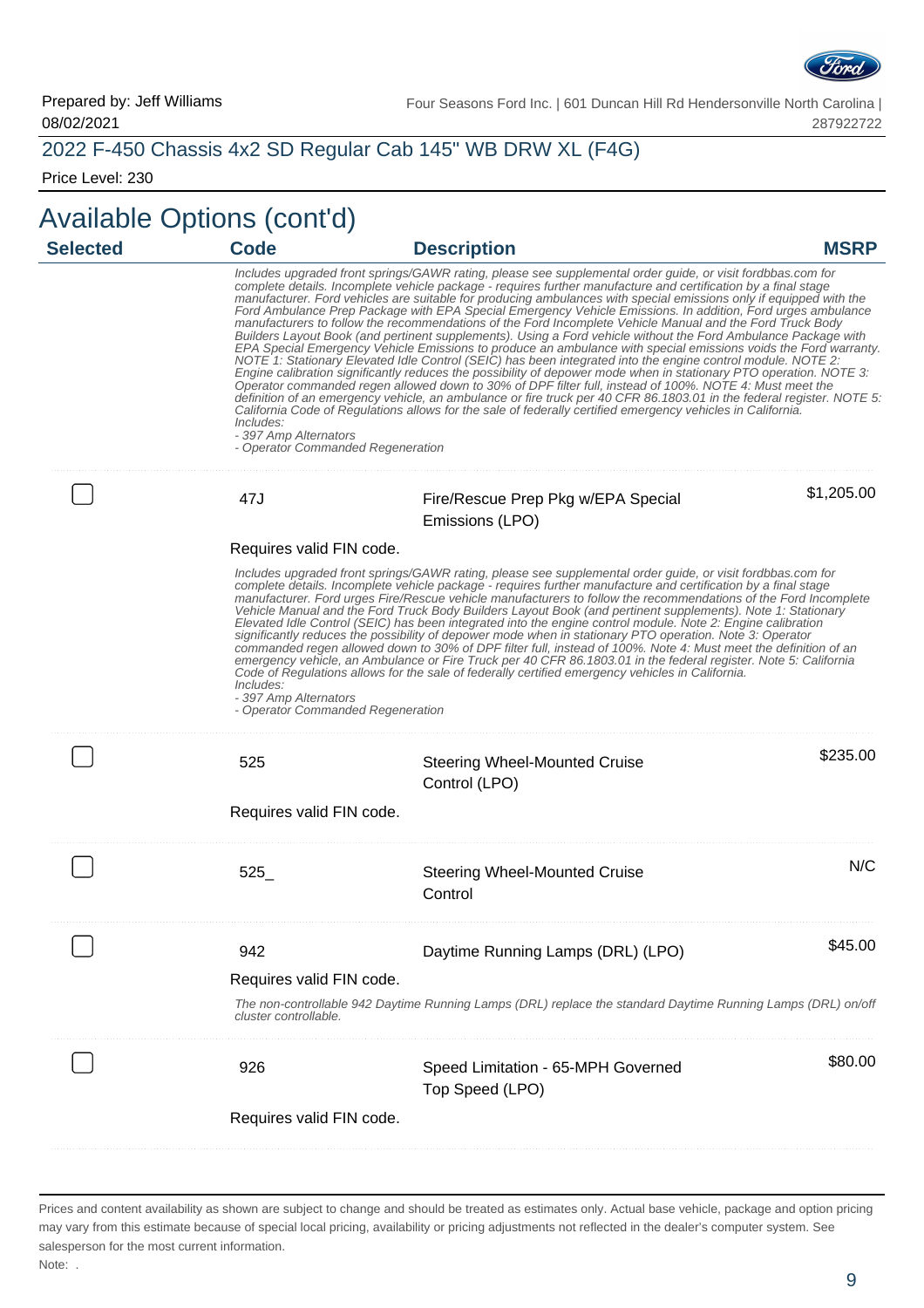

#### 2022 F-450 Chassis 4x2 SD Regular Cab 145" WB DRW XL (F4G)

Price Level: 230

| <b>Selected</b> | <b>Code</b>                        | <b>Description</b>                                    | <b>MSRP</b> |
|-----------------|------------------------------------|-------------------------------------------------------|-------------|
|                 | 927                                | Speed Limitation - 75-MPH Governed<br>Top Speed (LPO) | \$80.00     |
|                 | Requires valid FIN code.           |                                                       |             |
|                 | 63G                                | <b>Bright Grille (LPO)</b>                            | N/C         |
|                 | Requires valid FIN code.           |                                                       |             |
|                 | <b>17F</b>                         | XL Decor Group (LPO)                                  | \$220.00    |
|                 | Requires valid FIN code.           |                                                       |             |
|                 | Includes:<br>- Chrome Front Bumper |                                                       |             |
|                 | D <sub>9E</sub>                    | <b>Built: Kentucky Truck Plant</b>                    | N/C         |
|                 | D <sub>9</sub> D                   | <b>Built: Ohio Plant</b>                              | N/C         |
|                 | 311                                | Ship Thru: Dejana                                     | \$0.00      |
|                 | 31U                                | Ship-Thru: General Truck Body                         | N/C         |
|                 | 319                                | Ship-Thru: KC Truck Systems Inc.                      | \$0.00      |
|                 | 31Y                                | Ship Thru: Zoresco Equipment                          | \$0.00      |
|                 | 31A                                | Ship-Thru: Altec                                      | N/C         |
|                 | 315                                | Ship-Thru: Alt Fuel Innovations, LLC<br>(AFI)         | \$0.00      |
|                 | 31B                                | Ship-Thru: Reading Equipment &<br>Distribution        | \$0.00      |
|                 |                                    |                                                       |             |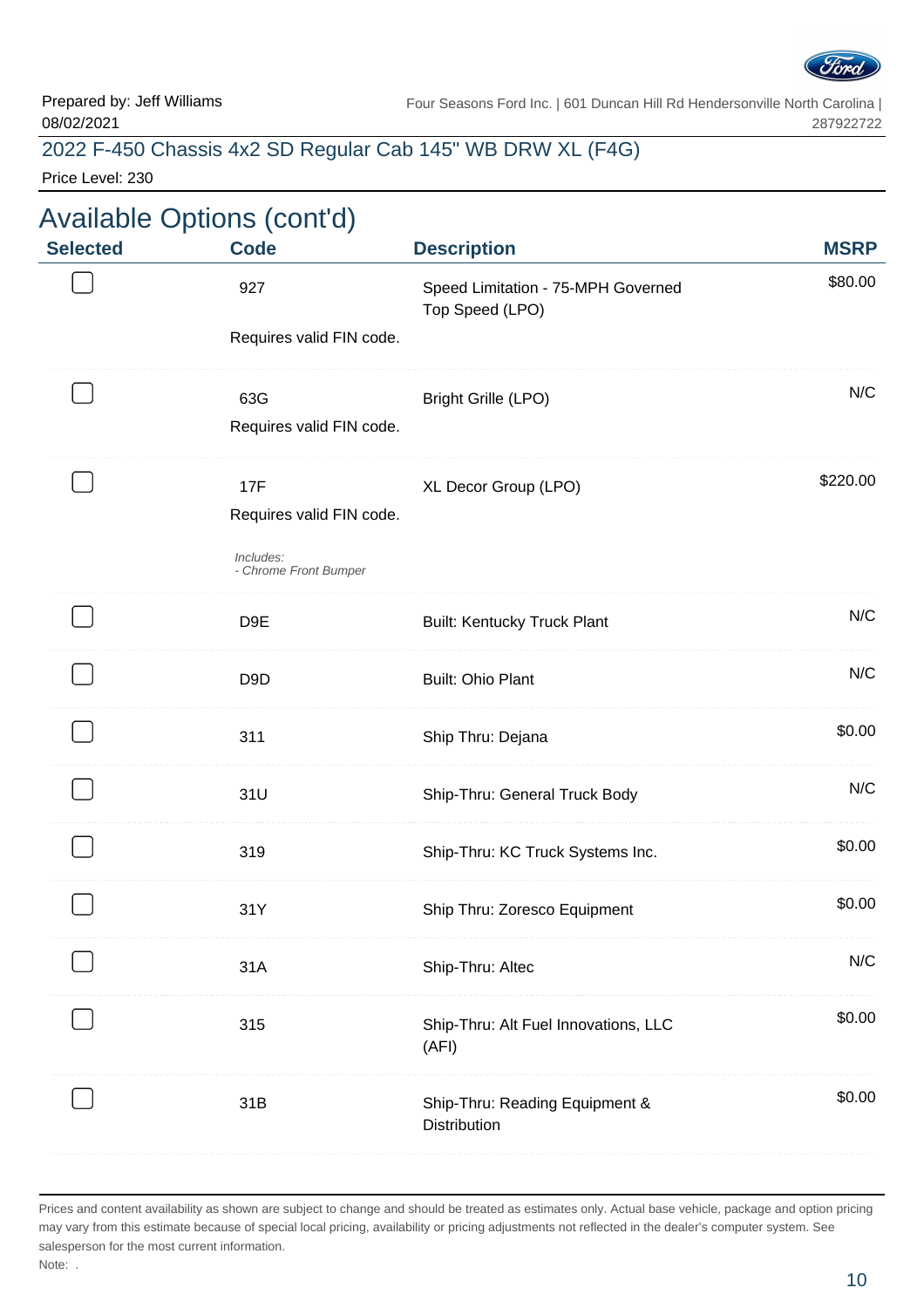

#### 2022 F-450 Chassis 4x2 SD Regular Cab 145" WB DRW XL (F4G)

Price Level: 230

| <b>Selected</b> | <b>Available Options (cont'd)</b><br><b>Code</b> | <b>Description</b>                                        | <b>MSRP</b> |
|-----------------|--------------------------------------------------|-----------------------------------------------------------|-------------|
|                 | 31C                                              | Ship-Thru: Zoresco Equipment                              | \$0.00      |
|                 | 31E                                              | Ship-Thru: L&Z Co.                                        | \$0.00      |
|                 | 31F                                              | Ship-Thru: Venchurs Vehicle System                        | \$0.00      |
|                 | 31G                                              | Ship-Thru: NBC Truck Equipment                            | \$0.00      |
|                 | 313                                              | Ship-Thru: National Fleet Services                        | \$0.00      |
|                 | 31L                                              | Ship-Thru: Louisville Truck Equipment                     | N/C         |
|                 | 31M                                              | Ship-Thru: Manning Truck Equipment                        | N/C         |
|                 | 31H                                              | Ship-Thru: Manning Truck Equipment                        | \$0.00      |
|                 | 31N                                              | Ship-Thru: Monroe Truck Equipment                         | N/C         |
|                 | 31P                                              | Ship-Thru: Roush Industries                               | \$0.00      |
|                 | 31S                                              | Ship-Thru: Reading Equipment                              | N/C         |
|                 | 31W                                              | Ship-Thru: Knapheide - IN                                 | N/C         |
|                 | 31V                                              | Ship-Thru: Knapheide Truck Equipment                      | \$0.00      |
|                 | 316                                              | Ship-Thru: Westport Dallas Inc                            | \$0.00      |
|                 | 314                                              | Ship-Thru: Reading Equipment &<br><b>Distribution LLC</b> | \$0.00      |